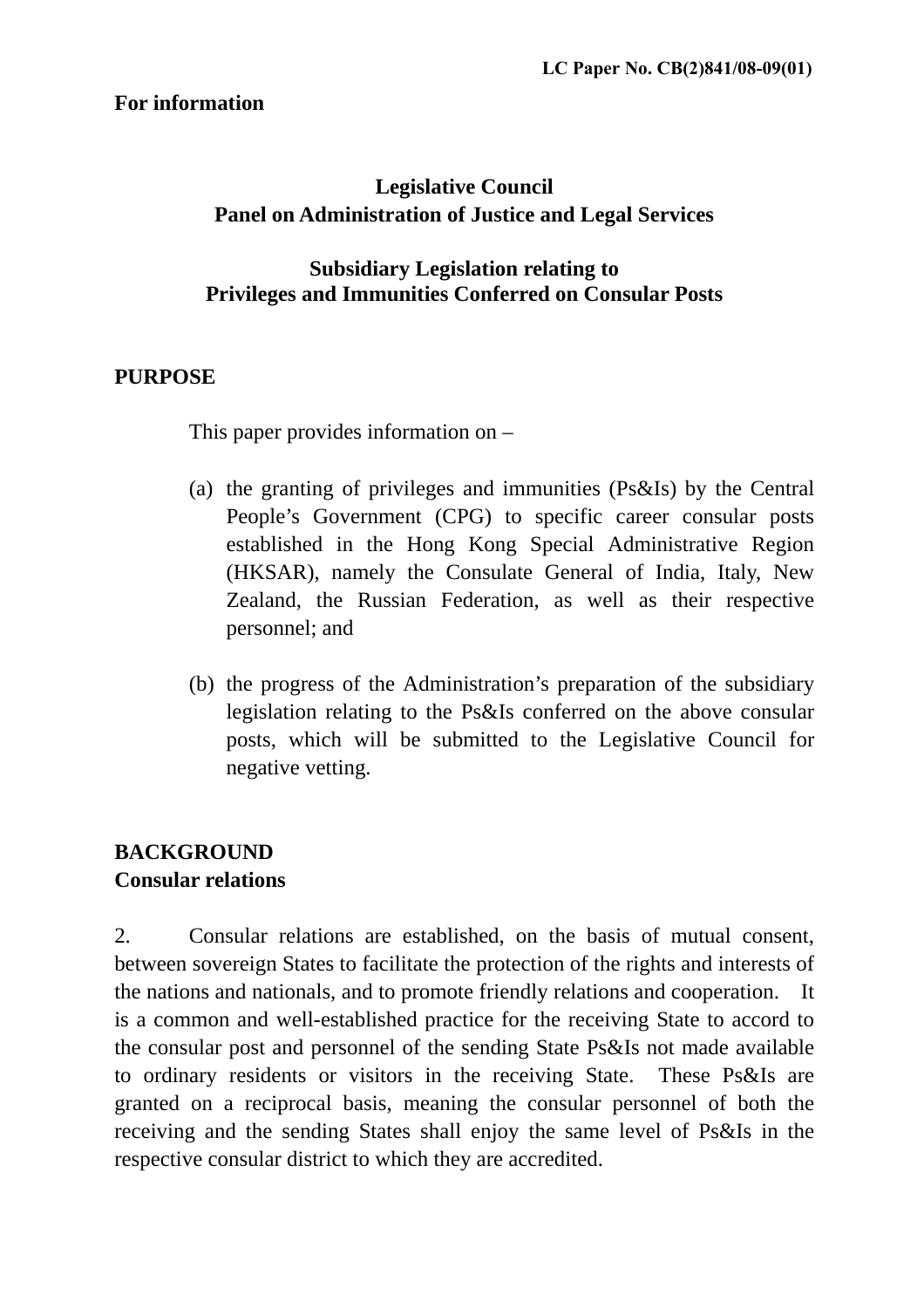3. The conferment of Ps&Is on consular members, which is the cornerstone of establishing consular relations between sovereign States, is not meant for the personal benefit of individuals. Rather, it is to ensure the efficient performance of functions by consular members on behalf of their respective States. The functions of a consular post include -

- (a) protecting the interests of the sending State and of its nationals in the receiving State;
- (b) furthering the development of commercial, economic, cultural, and scientific relations between the sending and the receiving States; and
- (c) rendering necessary assistance of various sorts to the nationals of the sending State.

4. Consular members could not effectively carry out these functions if acts done and words spoken or written by them in their consular districts would readily render them liable to prosecution, arrest or detention. Hence, the granting of Ps&Is is the pre-requisite for the establishment of consular relations between sovereign States.

## **Ps&Is granted pursuant to the International Convention**

5. The 1963 Vienna Convention on Consular Relations (VCCR), to which the People's Republic of China (PRC) acceded in 1979, is a multilateral international convention which codifies the relevant international laws on consular relations, matters relating to the establishment of consular posts and consular Ps&Is. Article 73 of the VCCR provides that nothing in the Convention shall preclude States from concluding international agreements confirming or supplementing or extending or amplifying the provisions thereof. Hence, a State may conclude bilateral agreements with another State in respect of consular matters such as the granting of consular Ps&Is or specifying functions not already provided for specifically in the VCCR.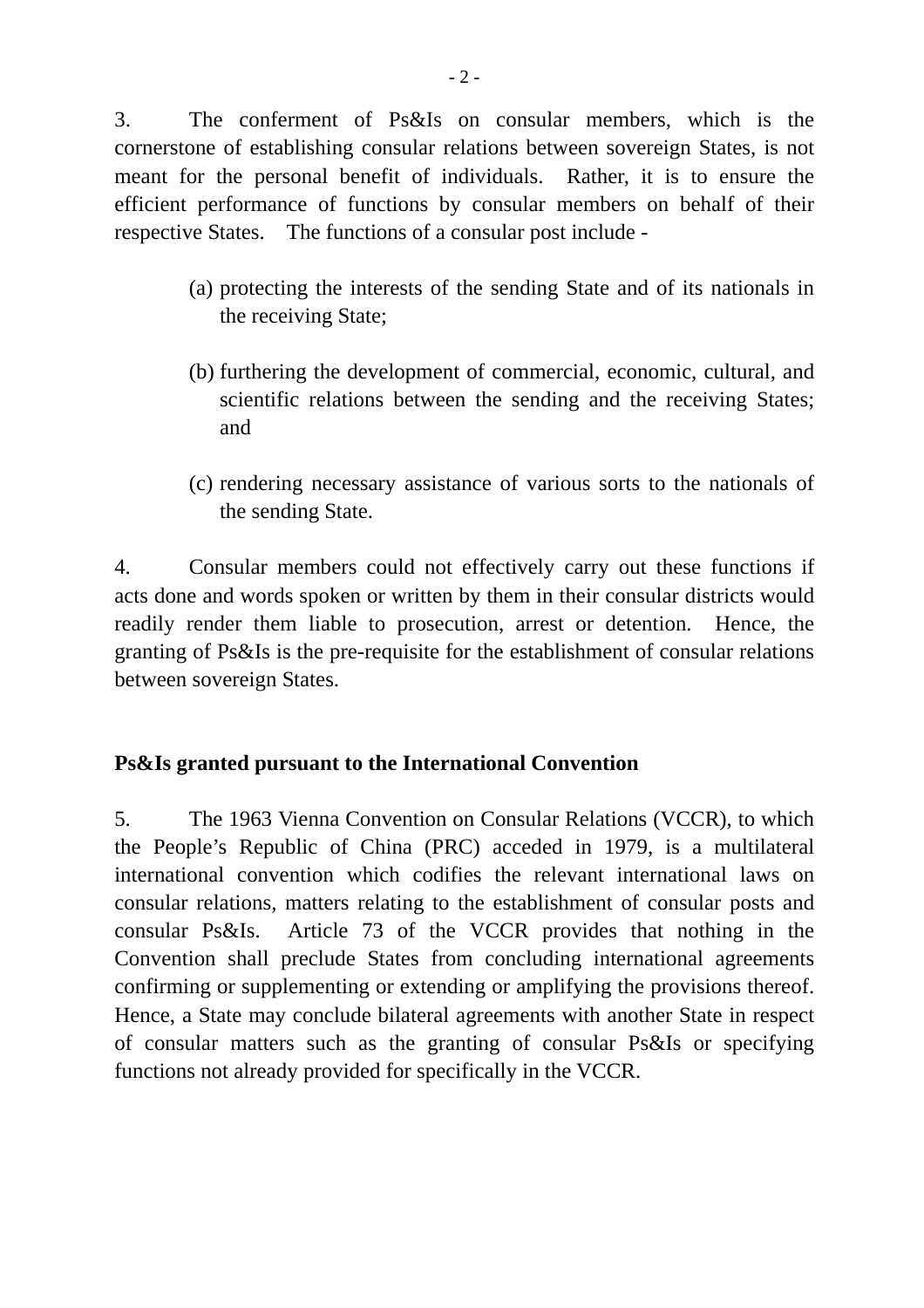# **SITUATION IN HONG KONG Standard Ps&Is for career consular posts**

6. At present, a total of 58 career consular posts are established in the HKSAR. These consular posts and their personnel shall enjoy the Ps&Is accorded to them under the VCCR. In line with the common law practice, the provisions of the VCCR that affect private rights and obligations or require exceptions to be made to the existing laws have already been specifically set out in the laws of the HKSAR by way of the Consular Relations Ordinance (Cap. 557). In broad terms, these Ps&Is include the following areas –

- (a) inviolability of consular premises, archives and documents;
- (b) personal inviolability of consular officers except in the case of grave crime;
- (c) immunity from jurisdiction in respect of acts performed in the exercise of consular functions;
- (d) exemption from liability to give evidence concerning matters connected with the exercise of consular functions; and
- (e) exemption from dues and taxes, customs duties and inspection, personal services and contributions.

## **Bilateral agreements signed by CPG and applicable to the HKSAR**

7. The VCCR aside, the CPG has so far applied to the HKSAR nine bilateral consular agreements signed with separate sovereign States, namely Australia, Canada, India, Italy, New Zealand, the Russian Federation, the United Kingdom of Great Britain and Northern Ireland (UK), the United States of America (USA) and Vietnam. These bilateral agreements provide for matters not specifically covered in the VCCR, including additional Ps&Is such  $as -$ 

- (a) inviolability of the residences of members of the consular post; and
- (b) personal inviolability of consular officers and their respective family members.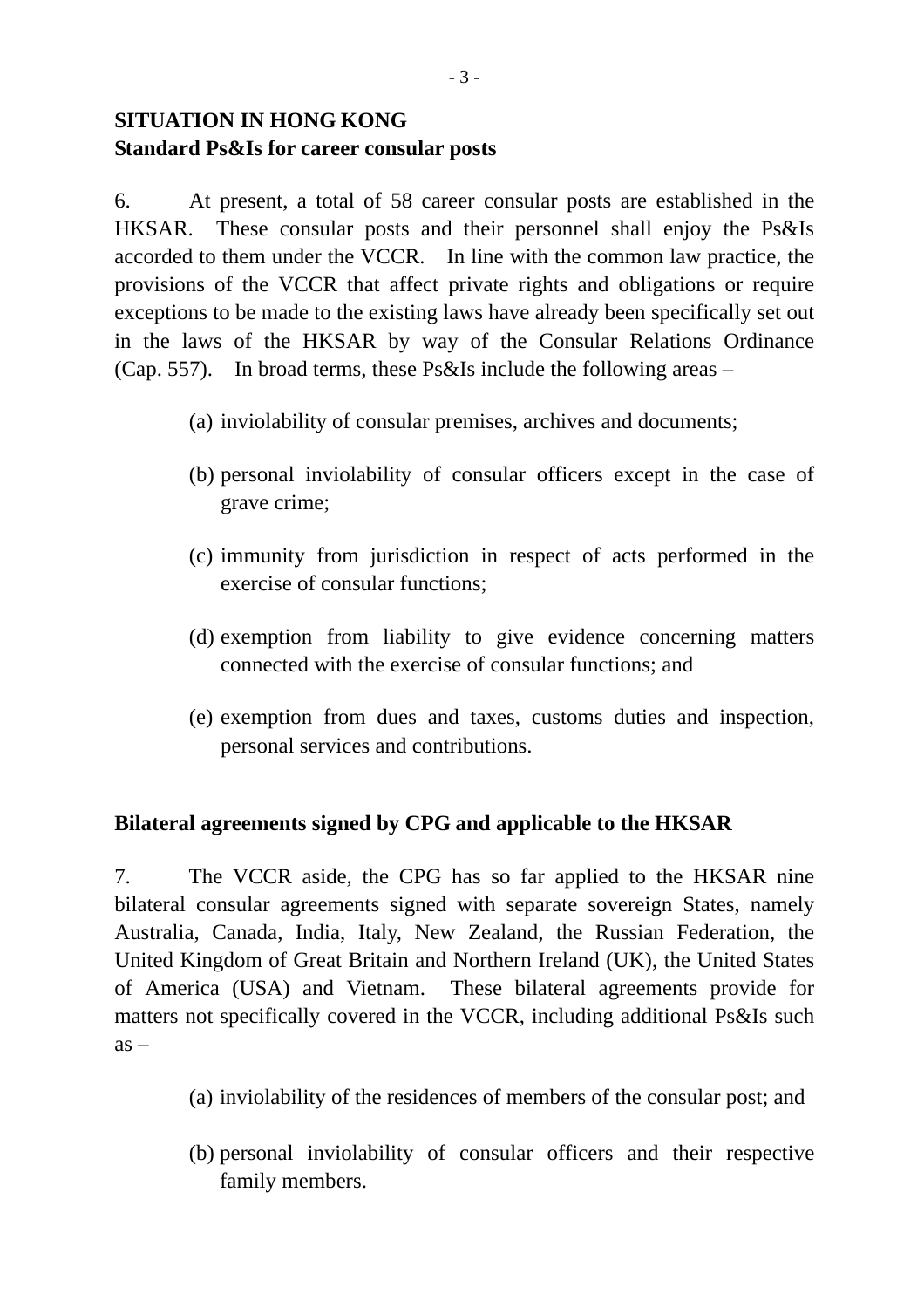8. Some of these bilateral agreements also provide the consular posts concerned with additional functions relating to the administration of estates, with which consular officers of the relevant sending States are entitled to -

- (c) protect and preserve the estates left in the HKSAR by deceased nationals of these States;
- (d) safeguard the interests of their nationals who have a right to property left in the HKSAR by a deceased; and
- (e) receive for transmission to their nationals money or property in the HKSAR to which they are entitled as a consequence of the death of another person.

9. On the basis of reciprocity, these additional Ps&Is and additional consular functions apply also to the PRC's consular posts and their respective personnel accredited to the States concerned.

10. The nine bilateral consular agreements between the PRC and foreign States that are applicable to the HKSAR are listed at **Annex**. The full texts of these agreements have been published in the Gazette and uploaded onto the Department of Justice's website for the information of the general public.

## **LEGISLATIVE PROPOSALS**

11. At present, the relevant provisions of these bilateral agreements are given legal effect in the HKSAR by the Regulations of the People's Republic of China Concerning Consular Privileges and Immunities, which is a national law applicable to the HKSAR by promulgation under Article 18 of the Basic Law. In line with the common law practice, provisions of bilateral agreements applicable to the HKSAR that affect private rights and obligations or require exceptions to be made to the existing laws of the HKSAR should be underpinned by way of local legislation. In this regard, the Consular Relations Ordinance (Cap. 557) was enacted in 2000 to provide a flexible framework for underpinning the relevant provisions of the bilateral consular agreements signed by the CPG. Moreover, the Administration of Estates by Consular Officers Ordinance (Cap. 191) and the Consular Conventions Ordinance (Cap. 267) provide a framework for giving effect to certain additional consular functions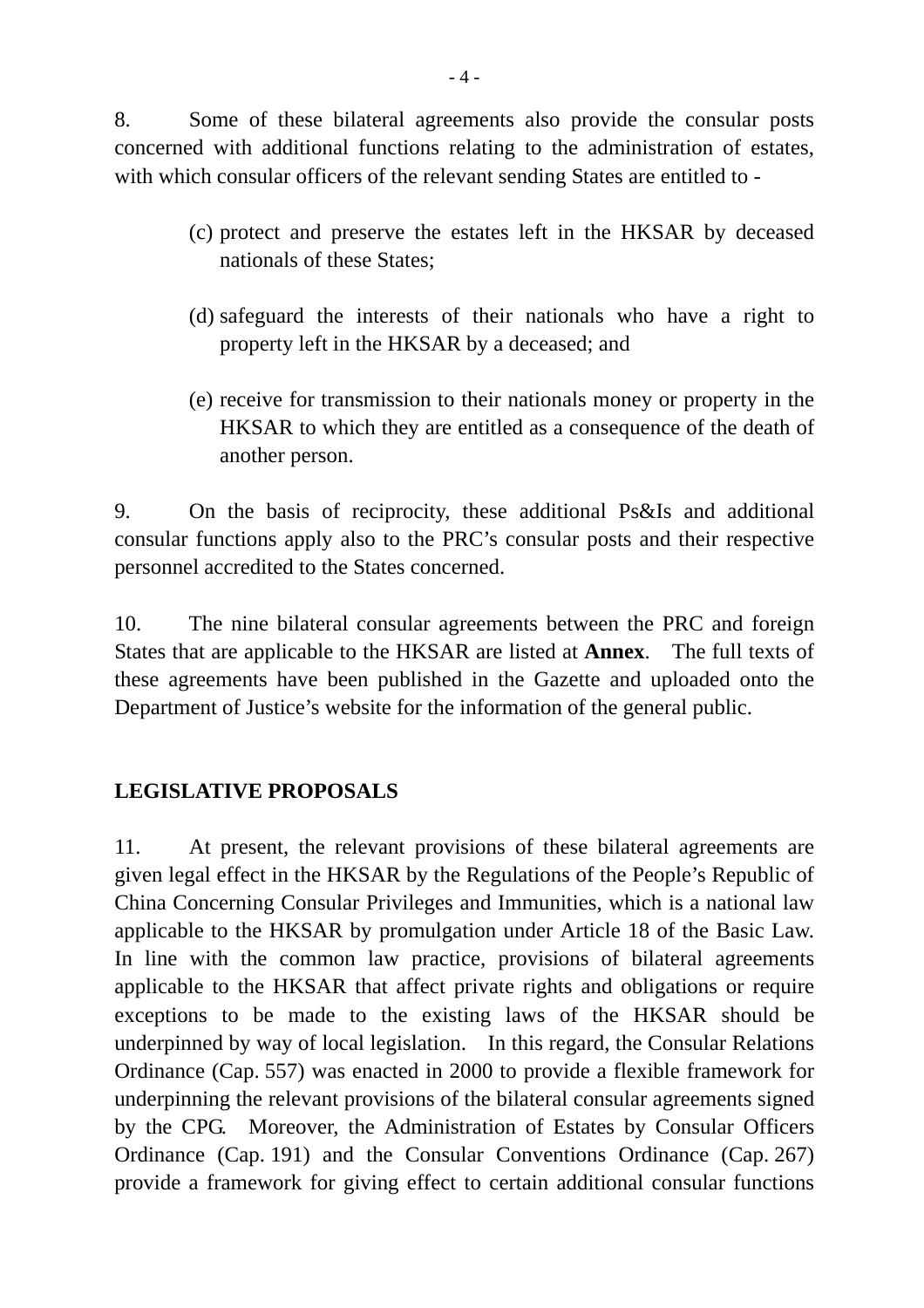relating to the administration of estates by consular officers in the HKSAR, as may be agreed between the CPG and the foreign State concerned.

12. With the legislative framework in place, we have embarked on a programme of preparing the subsidiary legislation in the form of Orders under Cap. 557, Cap. 191 and Cap. 267 to underpin the relevant provisions in the bilateral agreements listed at Annex. The Orders relating to the additional Ps&Is and additional consular functions for the consular posts and their respective personnel of Australia, Canada, the UK, the USA and Vietnam in the HKSAR were enacted in November 2003 and July 2005 respectively. As regards the remaining bilateral consular agreements (i.e. bilateral agreements signed with India, Italy, New Zealand and the Russian Federation), consultation with the relevant consular posts has recently been completed. We shall shortly submit to the Legislative Council for negative vetting the subsidiary legislation underpinning the additional Ps&Is and additional consular functions for these consular posts and their respective personnel in the HKSAR.

Administration Wing Chief Secretary for Administration's Office February 2009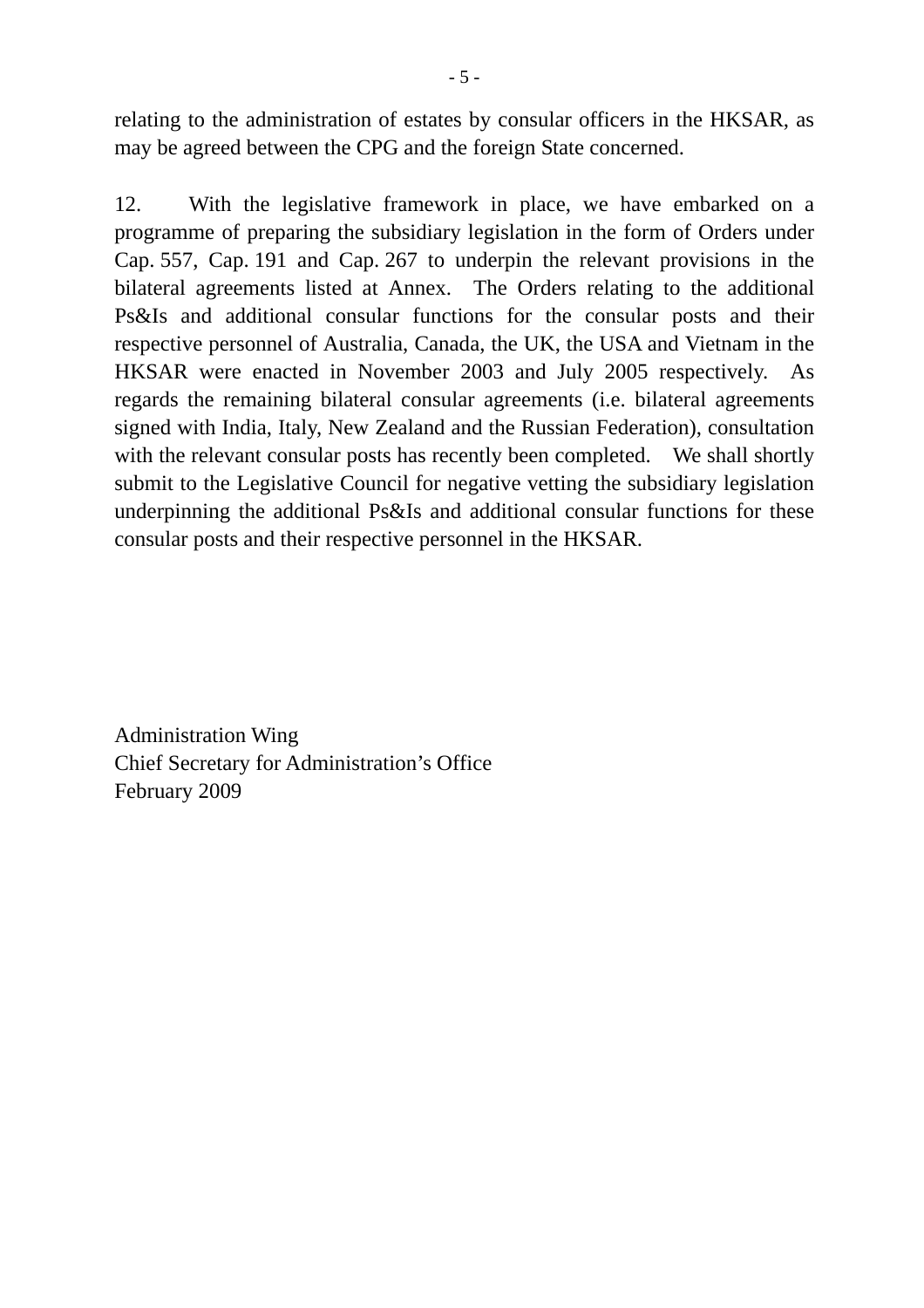#### **Annex**

## **List of the Bilateral Agreements between the CPG and Foreign States Relating to Privileges and Immunities Conferred on Consular Posts**

 **Date of Application to the HKSAR** 

1. Agreement Constituted by Exchange of Notes Between the Government of the People's Republic of China and the Government of **the United Kingdom of Great Britain and Northern Ireland** Concerning the Establishment of a British Consulate-General in the Hong Kong Special Administrative Region of the People's Republic of China 1 Jul 1997 2. Agreement Between the Government of the People's Republic of China and the Government of **the United States of America** Regarding the Maintenance of the United States Consulate-General in the Hong Kong Special Administrative Region 1 Jul 1997 3. Agreement Constituted by Exchange of Notes Between the Government of the People's Republic of China and the Government of **the Republic of Italy** Regarding the Maintenance of the Italian Consulate General in the Hong Kong Special Administrative Region 1 Jul 1997 4. Consular Agreement Between the Government of the People's Republic of China and the Government of **Canada**  11 Mar 1999 5. Consular Convention Between **the Socialist Republic of Vietnam** and the People's Republic of China 26 Jul 2000 6. Agreement on Consular Relations Between the People's Republic of China and **Australia**  15 Sept 2000 7. Agreement Constituted by Exchange of Notes Between the Government of the People's Republic of China and the Government of **the Republic of India** on Matters Concerning the Consular Convention Between the People's Republic of 28 Jul 2001

China and the Republic of India